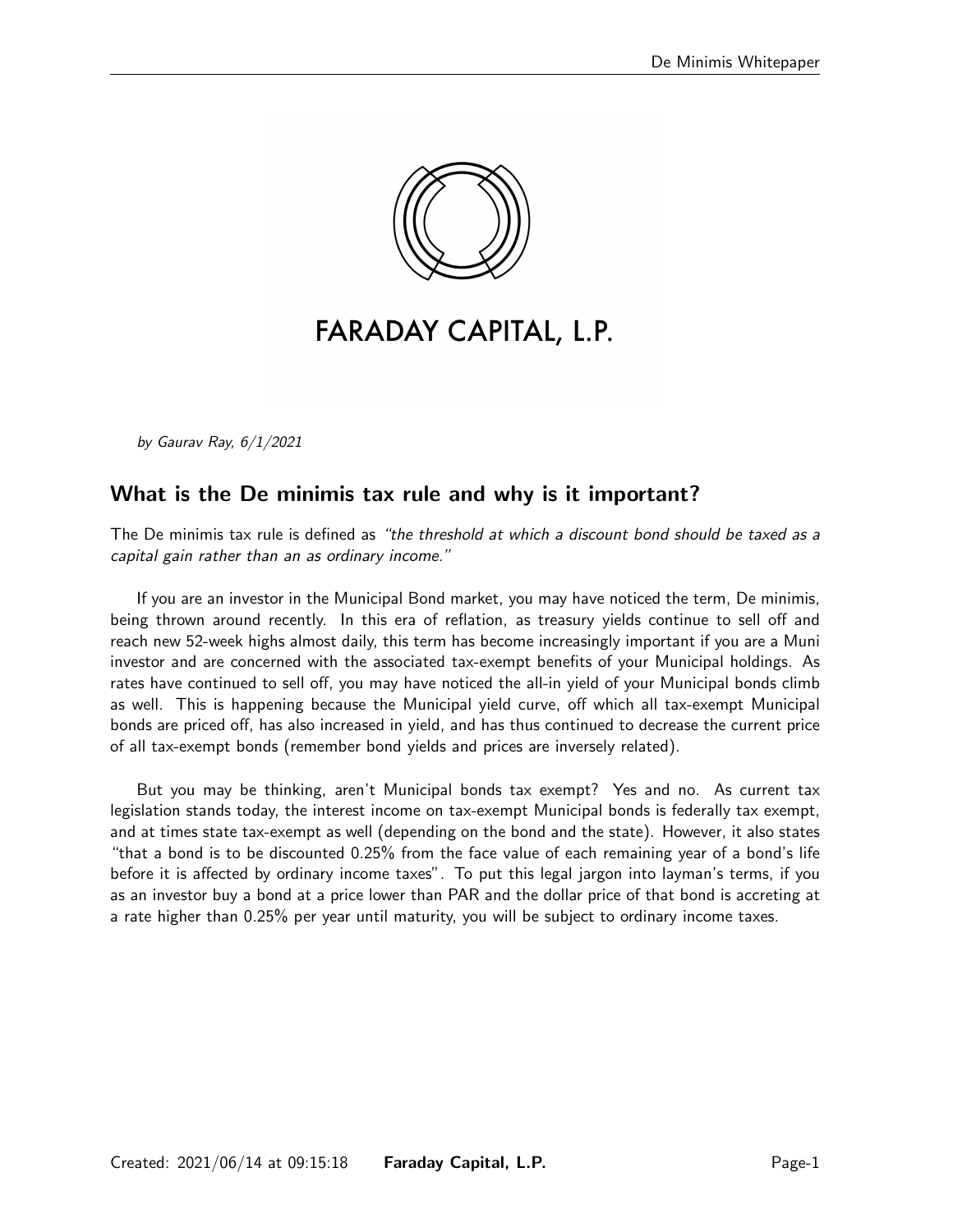For example, say you see an offering on a bond that was originally issued at a price of PAR and has 10 years left to maturity but is now currently being offered to you at a price of \$98. Assuming you are in the top tax bracket of 37% and top capital gains tax bracket of 20%, will you be subject to the de minimis rule on this purchase? To answer that question, there is a simple formula that we can use:

As you can see from the example, at a purchase price of \$98, you would be subject to capital gains tax rate of 20%. However, if you were to buy the bond lower than a price of \$97.5, you would be subject to your marginal tax rate as the gains would be considered ordinary income.

#### De Minimis Example

| <b>Purchase Price</b> | <b>Federal Tax Rate</b> |
|-----------------------|-------------------------|
| $<$ \$97.50           | 37%                     |
| $$97.5 - $100$        | 20%                     |
| > \$100               |                         |

Purchase Price: \$100

Years to Maturity: 10 years

De Minimis level:  $$100 - (10 \text{ years} * 0.25) = $97.5$ 

## Does the De Minimis tax rule affect all Municipal bonds equally?

Short answer, no. The De minimis tax rule affects tax-exempt Municipal bonds differently, depending on the coupon of the bond. As the price of bond is the product of its coupon, higher the coupon, higher the bond price, and hence lower the chance it will be affected by the de minimis rule. So, for example, if we look at the New Jersey Transportation Trust deal that issued 3%, 4%, and 5% coupon bonds back in November 2020, with maturities in 2050, we get a good idea on how coupon plays an important role in de minimis.

|                                                       | NJ Trans 06/15/2050                         |       |          |       |               |       |  |  |  |
|-------------------------------------------------------|---------------------------------------------|-------|----------|-------|---------------|-------|--|--|--|
|                                                       | 3% Cpn                                      |       | 4% Cpn   |       | <b>5% Cpn</b> |       |  |  |  |
|                                                       | <b>Price</b>                                | Ytw   | Price    | Ytw   | <b>Price</b>  | Ytw   |  |  |  |
| Current $Px \Rightarrow$                              | \$99.50                                     | 3.026 | \$110.10 | 2.814 | \$120.95      | 2.568 |  |  |  |
|                                                       | \$97.59                                     | 3.126 | \$108.75 | 2.964 | \$119.04      | 2.768 |  |  |  |
|                                                       | \$95.73                                     | 3.226 | \$107.43 | 3.114 | \$117.17      | 2.968 |  |  |  |
|                                                       | \$93.92                                     | 3.326 | \$106.13 | 3.264 | \$115.33      | 3.168 |  |  |  |
| 40bp widening to hit De minimis $\Rightarrow$ \$92.16 |                                             | 3.426 | \$104.84 | 3.414 | \$113.52      | 3.368 |  |  |  |
|                                                       |                                             |       | \$103.58 | 3.564 | \$111.75      | 3.568 |  |  |  |
|                                                       |                                             |       | \$102.33 | 3.714 | \$110.01      | 3.768 |  |  |  |
|                                                       |                                             |       | \$101.10 | 3.864 | \$108.31      | 3.968 |  |  |  |
|                                                       |                                             |       | \$99.76  | 4.014 | \$106.63      | 4.168 |  |  |  |
|                                                       |                                             |       | \$97.23  | 4.164 | \$104.99      | 4.368 |  |  |  |
|                                                       |                                             |       | \$94.40  | 4.314 | \$103.38      | 4.568 |  |  |  |
|                                                       | 165bp widening to hit De minimis => \$92.45 |       |          | 4.464 | \$101.79      | 4.768 |  |  |  |
|                                                       |                                             |       |          |       | \$100.38      | 4.968 |  |  |  |
|                                                       |                                             |       |          |       | \$97.47       | 5.168 |  |  |  |
|                                                       |                                             |       |          |       | \$94.59       | 5.368 |  |  |  |
|                                                       | 300bp widening to hit De mimimis => \$91.83 | 5.568 |          |       |               |       |  |  |  |
| Deminimis Px = $$100 - ((2050-2021) * 0.25) = $92.75$ |                                             |       |          |       |               |       |  |  |  |